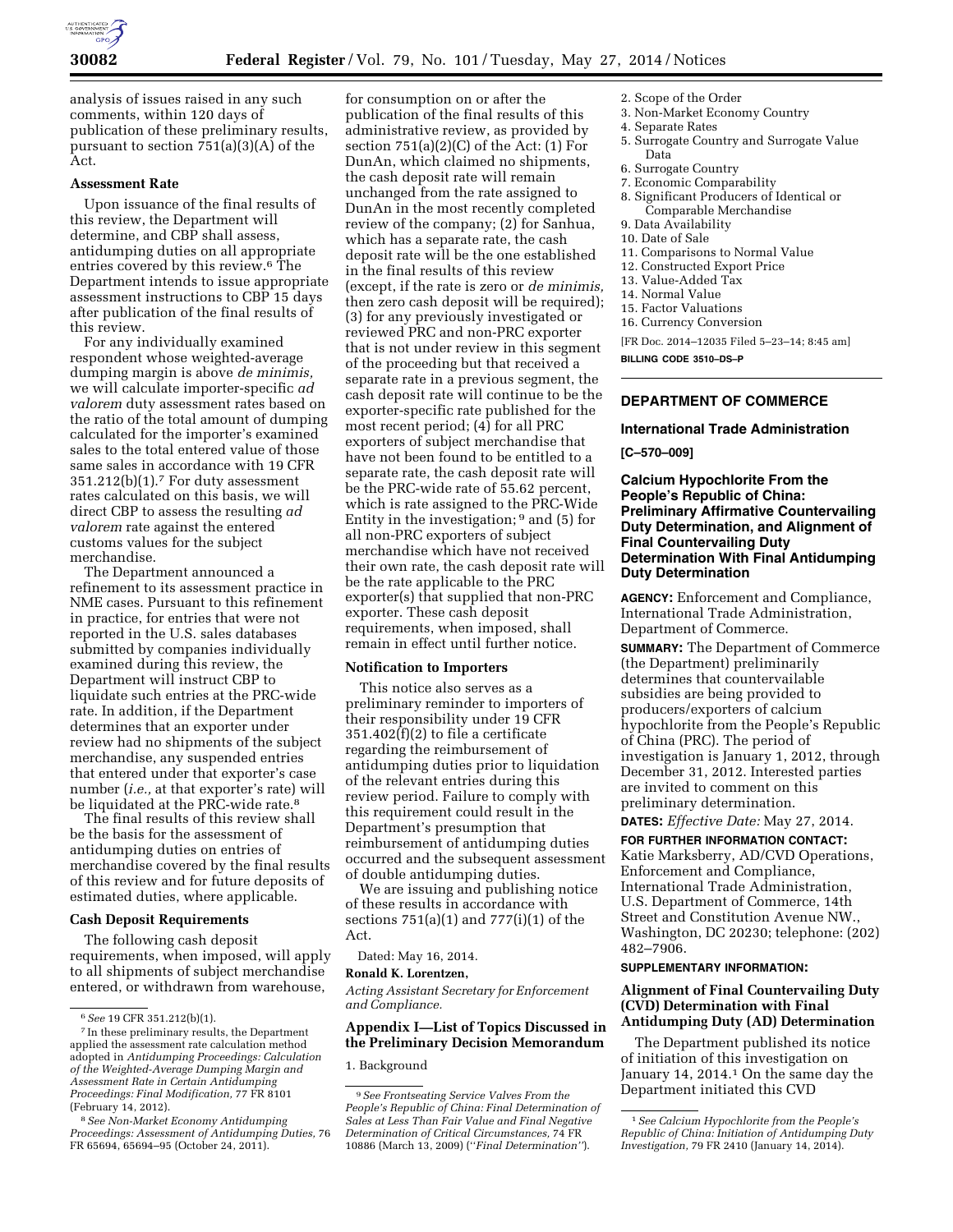investigation, the Department also initiated an AD investigation of calcium hypochlorite from the PRC.2 The CVD investigation and the AD investigation cover the same merchandise. On May 5, 2014, in accordance with section 705(a)(1) of the Tariff Act of 1930, as amended (the Act), alignment of the final CVD determination with the final AD determination of calcium hypochlorite from the PRC was requested by Arch Chemicals Inc (Petitioner). Therefore, in accordance with section 705(a)(1) of the Act and 19 CFR 351.210(b)(4), we are aligning the final CVD determination with the final AD determination. Consequently, the final CVD determination will be issued on the same date as the final AD determination, which is currently scheduled to be issued no later than September 29, 2014, unless postponed.

### **Scope of the Investigation**

The product covered by this investigation is calcium hypochlorite, regardless of form (*e.g.,* powder, tablet (compressed), crystalline (granular), or in liquid solution), whether or not blended with other materials, containing at least 10% available chlorine measured by actual weight. The scope also includes bleaching powder and hemibasic calcium hypochlorite.

For a complete description of the scope of the investigation, *see* Appendix 1 to this notice.

### **Methodology**

The Department is conducting this countervailing duty investigation in accordance with section 701 of the Act. For a full description of the methodology underlying our preliminary conclusions, *see* the Preliminary Decision Memorandum.3 The Preliminary Decision Memorandum is a public document and is made available to the public via Enforcement and Compliance's Antidumping and Countervailing Duty Centralized Electronic Service System (IA ACCESS). IA ACCESS is available to registered users at *[https://iaaccess.trade.gov,](https://iaaccess.trade.gov)* and is available to all parties in the Department's Central Records Unit, located at room 7046 of the main Department of Commerce building. In addition, a complete version of the

Preliminary Decision Memorandum can be found at *[http://](http://enforcement.trade.gov/frn/) [enforcement.trade.gov/frn/](http://enforcement.trade.gov/frn/)*. The signed and the electronic versions of the Preliminary Decision Memorandum are identical in content.

For this preliminary determination, we have relied on facts available pursuant to section776(a) of the Act for the Government of the PRC and for Hubei Dinglong Chemical Co., Ltd. (''Hubei Dinglong'') and W&W Marketing Corporation (''W&W Marketing''), the companies originally selected for individual examination, *i.e.,*  mandatory company-respondents, and Tianjin Jinbin International Trade Co., Ltd. (''Tianjin Jinbin''), the additional mandatory respondent. The Government of the PRC, Hubei Dinglong and W&W marketing withheld information requested by the Department. Furthermore, these entities as well as Tianjin Jinbin refused to participate as respondents, and therefore, significantly impeded the investigation.4 Further, because they failed to cooperate by not acting to the best of their ability to respond to the Department's requests for information, pursuant to section 776(b) of the Act we have drawn an adverse inference in selecting from among the facts otherwise available to calculate the *ad valorem* estimated countervailable subsidy rate for Hubei Dinglong, W&W Marketing, and Tianjin Jinbin. For further information, *see* ''Use of Facts Otherwise Available and Adverse Inferences'' in the Preliminary Decision Memorandum.

### **Preliminary Determination and Suspension of Liquidation**

In accordance with section 703(d)(1)(A)(i) of the Act, we calculated an estimated countervailing duty rate for the individually investigated producer/exporters of the subject merchandise, Hubei Dinglong, W&W Marketing, and Tianjin Jinbin.

With respect to the all-others rate, section  $705(c)(5)(A)(ii)$  of the Act provides that if the countervailable subsidy rates established for all exporters and producers individually investigated are determined entirely in accordance with section 776 of the Act, the Department may use any reasonable method to establish an all-others rate for exporters and producers not individually investigated. In this case, the countervailable subsidy rate calculated for the investigated companies is based entirely on facts available under section 776 of the Act. There is no other information on the record upon which to determine an allothers rate. As a result, we have used the rate assigned for Hubei Dinglong, W&W Marketing, and Tianjin Jinbin as the all-others rate. This method is consistent with the Department's past practice.5

We preliminarily determine the countervailable subsidy rates to be:

| Company                                                                                           | Subsidy<br>Rate<br>(percent) |
|---------------------------------------------------------------------------------------------------|------------------------------|
| Hubei Dinglong Chemical Co.,<br>ht I<br>W&W Marketing Corporation<br>Tianjin Jinbin International | 71.72<br>71.72               |
| Trade Co., Ltd.                                                                                   | 71.72<br>71.72               |

In accordance with sections  $703(d)(1)(B)$  and  $(2)$  of the Act, we are directing U.S. Customs and Border Protection to suspend liquidation of all entries of calcium hypochlorite from the PRC that are entered, or withdrawn from warehouse, for consumption on or after the date of the publication of this notice in the **Federal Register**, and to require a cash deposit for such entries of merchandise in the amounts indicated above.

### **Disclosure and Public Comment**

Because the Department has reached its conclusions on the basis of adverse facts available, the calculations performed in connection with this preliminary determination are not proprietary in nature, and are described in the Preliminary Decision Memorandum. Case briefs or other written comments for all non-scope issues may be submitted to IA ACCESS no later than 30 days after the publication of this preliminary determination in the **Federal Register,**  and rebuttal briefs, limited to issues raised in case briefs, may be submitted no later than five days after the deadline date for case briefs.6 Case briefs or other written comments on scope issues may be submitted no later than 30 days after the publication of this preliminary determination in the **Federal Register,**  and rebuttal briefs, limited to issues raised in the case briefs, may be submitted no later than five days after the deadline for the case briefs. For any briefs filed on scope issues, parties must file separate and identical documents on

<sup>2</sup>*See id.* 

<sup>3</sup>*See* Memorandum to Paul Piquado, Assistant Secretary for Enforcement and Compliance, From Christian Marsh, Deputy Assistant Secretary for Antidumping and Countervailing Duty Operations, Re: Decision Memorandum for Preliminary Determination of Countervailing Duty Investigation: Calcium Hypochlorite from the People's Republic of China, dated concurrently with this notice<br>("Preliminary Decision Memorandum").

<sup>&</sup>lt;sup>4</sup> See sections 776(a)(2)(A) and (C) of the Act.

<sup>5</sup>*See, e.g., Circular Welded Carbon-Quality Steel Pipe From India: Final Affirmative Countervailing Duty Determination,* 77 FR 64468 (October 22, 2012); *see also Certain Potassium Phosphate Salts From the People's Republic of China: Final Affirmative Countervailing Duty Determination and Termination of Critical Circumstances Inquiry,* 75 FR 30375 (June 1, 2010). 6*See* 19 CFR 351.309.